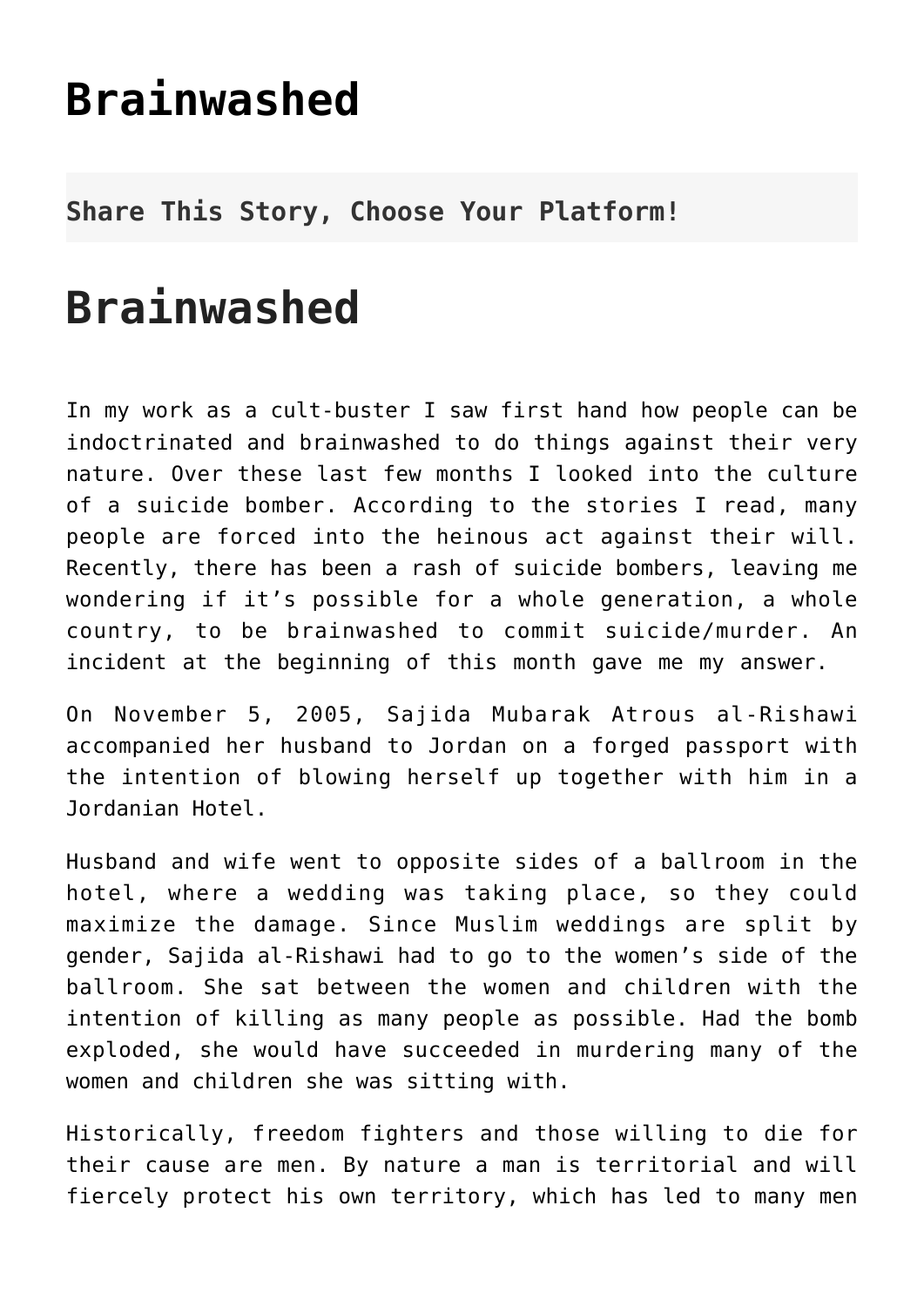declaring themselves freedom fighters, as well as to many wars.

By nature a woman is a nurturer and wants to take care of her family – and others if necessary. Why, then, would a woman blow herself up? And more so, why would a woman, the nurturer of the home, try to kill as many woman and children as possible?

The Muslim culture, teaches their children that the greatest achievement is being a parent and creating life. I wondered about this would-be suicide bomber who wanted to kill children. Did she have children of her own? Even if Sajida Mubarak Atrous al-Rishawi has no children she had to have yearned to be a mother. How can someone who gave birth to her own children – or spent many years yearning for them – callously kill other people's children? How can a woman raised in a culture that promotes creating life, commit an act with the intention to destroy life?

This 'holy war' has not only changed the face of the warriors, turning them into terrorists, and the face of terrorists by brainwashing women and children to commit acts against their very nature, it has changed the face of the victim too. Male freedom-fighters have traditionally stayed away from killing women and children. Other than in this 'Muslim holy-war', killing defenseless citizens especially women and children, was always considered a weak and pathetic act. Civilian casualties were an unfortunate by product of war, not the target, yet in this war it seems that no one can feel safe that they won't be targeted and their attacker may be an innocent looking woman or child, maybe even a mother holding a baby.

The only explanation that comes to my mind is that, Sajida Mubarak Atrous al-Rishawi, like many other men, women and children of the Muslim faith, was simply brainwashed and indoctrinated for so long and from such a young age that